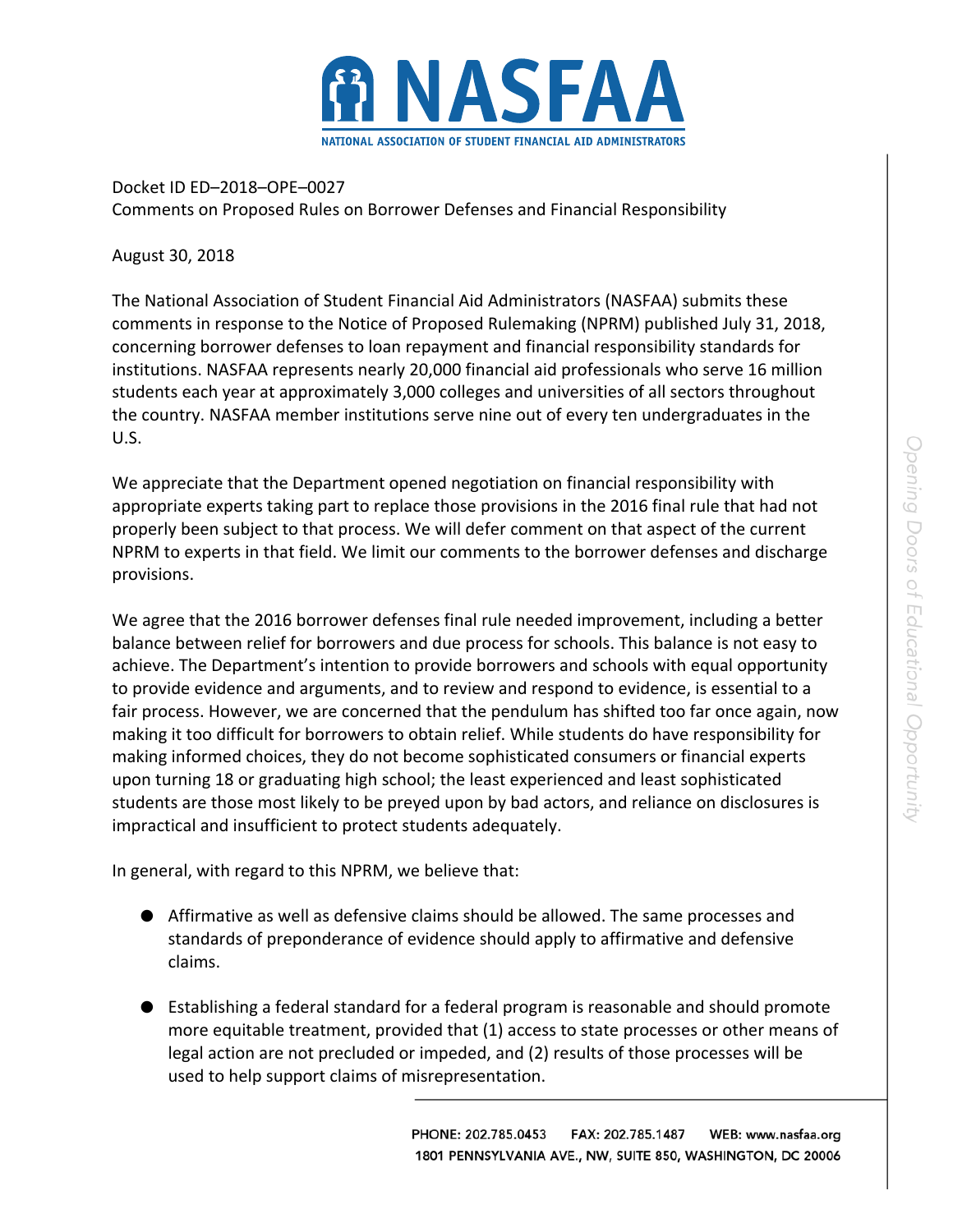- Misrepresentation is a serious violation that should carry significant consequences; the institution's intent should be taken into account for purposes of penalties and LS&T determinations, but not for borrower defenses where misrepresentation has caused harm to the borrower.
- Reckless disregard for the truth is a reasonable component of the definition of misrepresentation if it is viewed as a weighing of facts and demonstrated by a preponderance of the evidence.
- If a borrower has been harmed, or clearly will suffer harm, as a result of the institution's misrepresentation, full relief should be granted, other than very limited cases where the value of harm done is directly related to the misrepresentation itself, and is clear and straightforward.

#### **Federal Standard: Misrepresentation**

In general, we support the concept of a federal standard and limiting borrower defenses to cases of misrepresentation relating to educational services. However, asking a borrower to prove an institution's intent to mislead or deceive is an impossibly high expectation. The responsibility to do so should be the Department's, under the existing misrepresentation rules of subpart F that relate to institutional eligibility and LS&T. We do agree that the definition of misrepresentation for borrower defense purposes can differ, but not to a higher bar. We reiterate our position made in response to the NPRM that led to the 2016 rules:

"We believe a distinction can be made between requiring responsibility for error by making a harmed consumer whole ‐‐ even if a false or misleading statement was unintentional or not made with the school's prior knowledge ‐‐ and imposing additional penalties on a school that shows a pattern or intent to deceive or defraud. The misrepresentation regulations would be used for multiple purposes, one that would subject the school to substantial penalties including loss of eligibility, and one that would support borrower defenses against repayment. For purposes of institutional eligibility and other substantial penalties, intent or knowledge on the part of the school should be a factor. Lack of intent to misrepresent or mislead should not, however, affect a legitimate borrower defense."

The current NPRM incorporates a preponderance of evidence test that the borrower reasonably relied upon the misrepresentation under the circumstances in deciding to obtain a Direct Loan to attend the school, and suffered harm as a result. We believe that is a sufficient standard for the purpose of a borrower defense. With the complexity of federal requirements, the intensity of modern communications, and the drive towards maximum transparency, it is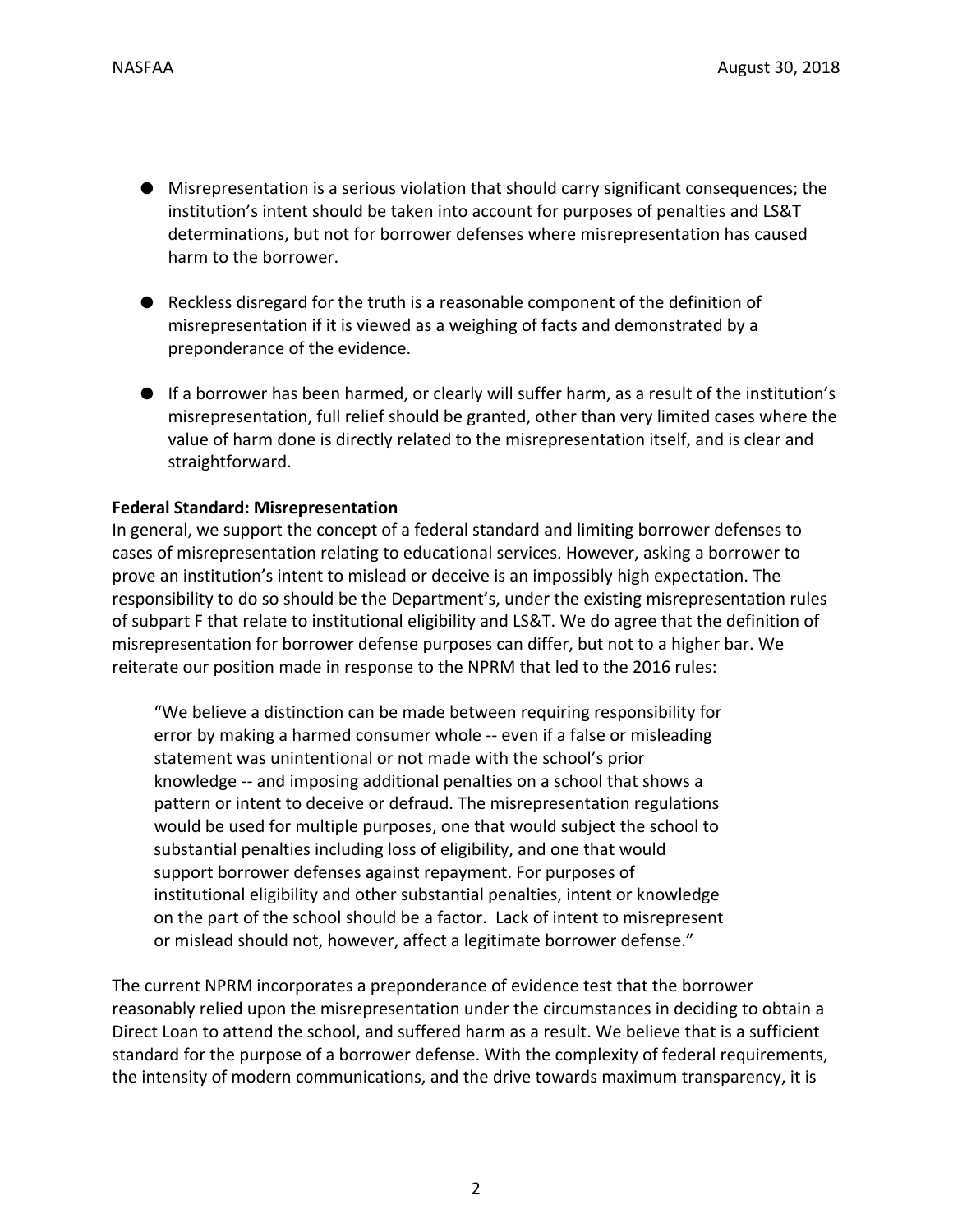not difficult to overlook or unintentionally disseminate erroneous information. However, if the school's failure to prevent misrepresentation harms a borrower who relied on incorrect information that amounts to a misrepresentation, the borrower should have recourse regardless of the school's intent to deceive or mislead. A parallel exists in the making of student loans: if a school errs in certifying a student's eligibility, the school is held liable even if it did not intend the error.

We agree that reckless disregard for the truth should be part of the definition of misrepresentation. We would like to see some discussion by the Department on the meaning of "reckless" in relation to disregarding the truth. We believe that it should be viewed as a demonstrable weighing of facts supported by a preponderance of the evidence. If the Department does not remove intent from the definition, reckless disregard for the truth should clearly provide an alternative to demonstrating intent.

We are concerned that the list identifying evidence of misrepresentation in 685.206(d)(5)(iv) does not seem to allow for other circumstances. The introductory text to the list reads "Evidence that a misrepresentation described in paragraph (d)(5) of this section may have occurred includes:". This wording implies the list is exhaustive. We recommend, "Evidence that a misrepresentation described in paragraph (d)(5) of this section may have occurred includes *but is not limited to*:".

In the list itself, subclause (G) refers to "A representation regarding the availability, amount, or nature of any financial assistance available to students from the institution or any other entity to pay the costs of attendance at the institution that the school does not fulfill following the enrollment of the borrower." The school can be directly responsible only for aid under its own control. While the school should be held accountable for unfounded misrepresentation of aid from other entities, it cannot be held accountable if the other entity does not fulfill its promise to provide funds that the institution reasonably anticipated. Further, changes in a student's circumstances or eligibility may legitimately preclude a school from fulfilling pre‐enrollment projections of aid.

The NPRM removes judgments and breaches of contract from standards under which defense to repayment claims may be made, while preserving the borrower's right to seek redress separately from state or other processes. We understand why state-based legal actions may not automatically prove the new federal standard and should not necessarily be an automatic basis for federal liabilities imposed on schools. This exclusion is somewhat mitigated by the Department's clarification in the preamble that "breaches or judgments may be considered as evidence of a misrepresentation, to the extent they bear on an act or omission related to the educational services provided." We would be more reassured, however, if this view were also reflected in the actual regulatory language.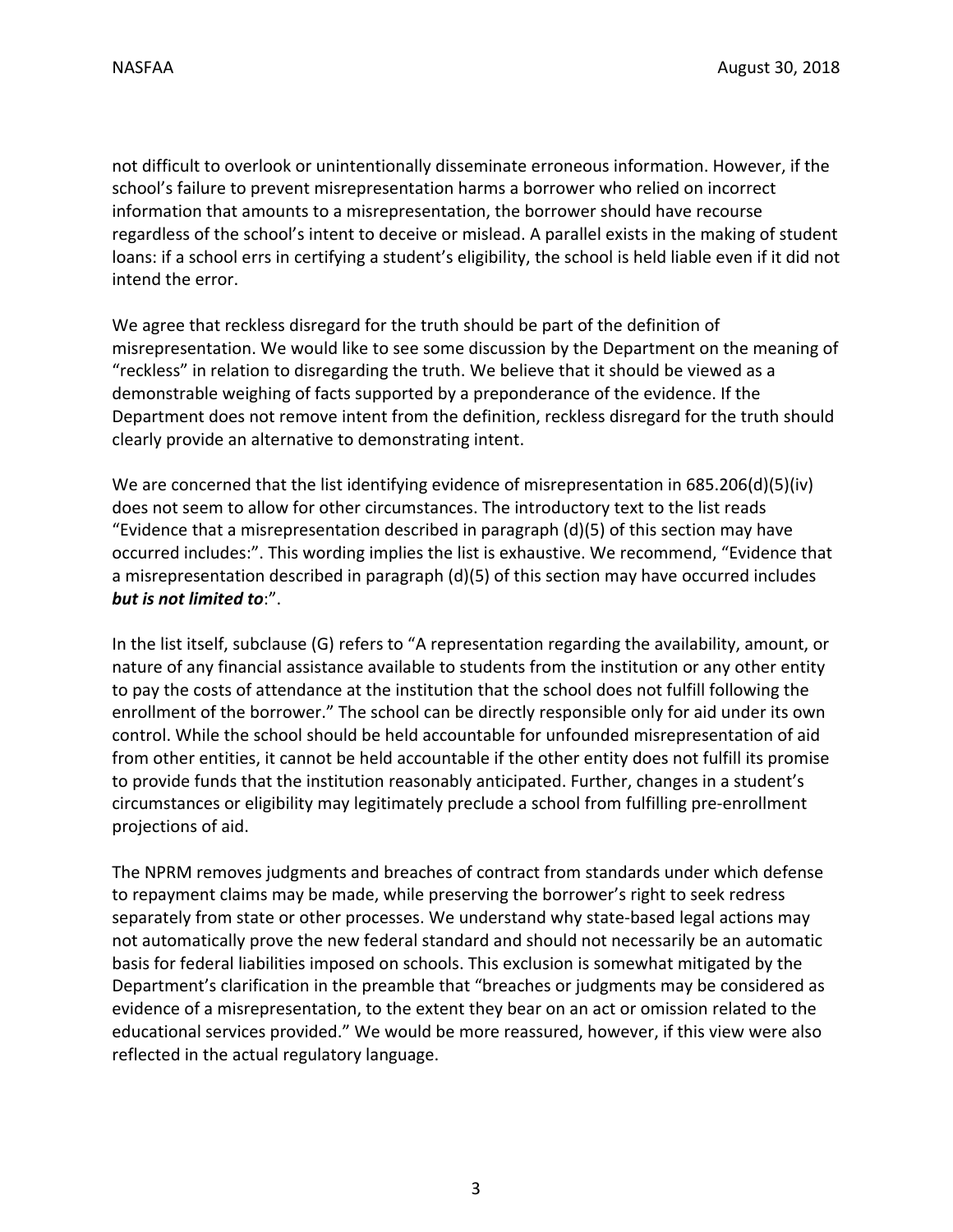We suggest that the Department modify the proposed rule to ensure that it reviews any state judgments for relevance to the federal standard before requiring additional documentation from the borrower. If the basis for the state judgment would also satisfy the federal standard, and there is no substantiated assertion that the state process did not afford the school the chance to present its own evidence, the borrower's claim of misrepresentation should be accepted and the process should proceed to the harm stage. If the state judgment does not satisfy the federal standard, any clock on time limitations on the borrower should start from the Department's notification to the borrower of the results of this review.

We note that the list of excluded bases for claims at 685.206(d)(6) does leave the door open for breach of contract as a basis for a borrower defense claim "if the school's act or omission would otherwise constitute the basis for a successful defense to repayment." Are we correct to assume this means that breach of contract can serve as a basis for a defense to repayment if it relates directly to the educational services provided by the institution?

We suggest that findings of fraud or misrepresentation regarding educational services by *federal* processes such as audits, program reviews, and Inspector General investigations, should be considered an automatic finding for borrower relief, so that the borrower only need demonstrate harm to qualify for discharge. The proposed rule language in 685.206(d)(5)(iii) states that "The Secretary may also consider evidence otherwise in the possession of the Secretary, including from the Department's internal records or other relevant evidence obtained by the Secretary, provided that the Secretary permits the institution to review and respond to this evidence and to submit additional evidence." This provision should be used to maximum effect to aid borrowers with legitimate complaints. The paragraph should be clarified and strengthened by stating outright that findings of substantial misrepresentation under 668.71 during the time period a borrower enrolled is sufficient evidence for the borrower's claim, absent a successful appeal from the institution.

In fact, the Department should include in the regulation that it will treat any relevant and substantiated information in its possession as it would a FOIA request, and make that information, so far as is legally allowed, available to both the borrower and the school.

Internally, the Department should consider significant and plausible allegations of misrepresentation by multiple borrowers as reason to launch its own investigation of a school, the outcome of which can substantiate any borrower claims and enable those claims to move on to the harm phase.

Essentially, use of determinations already made or made as a result of multiple allegations of misrepresentation would be an alternative to a group process and would ultimately reduce the Department's burden in reviewing individual claims of misrepresentation, other than establishing harm. It would more proactively assist borrowers for whom proof of institutional

4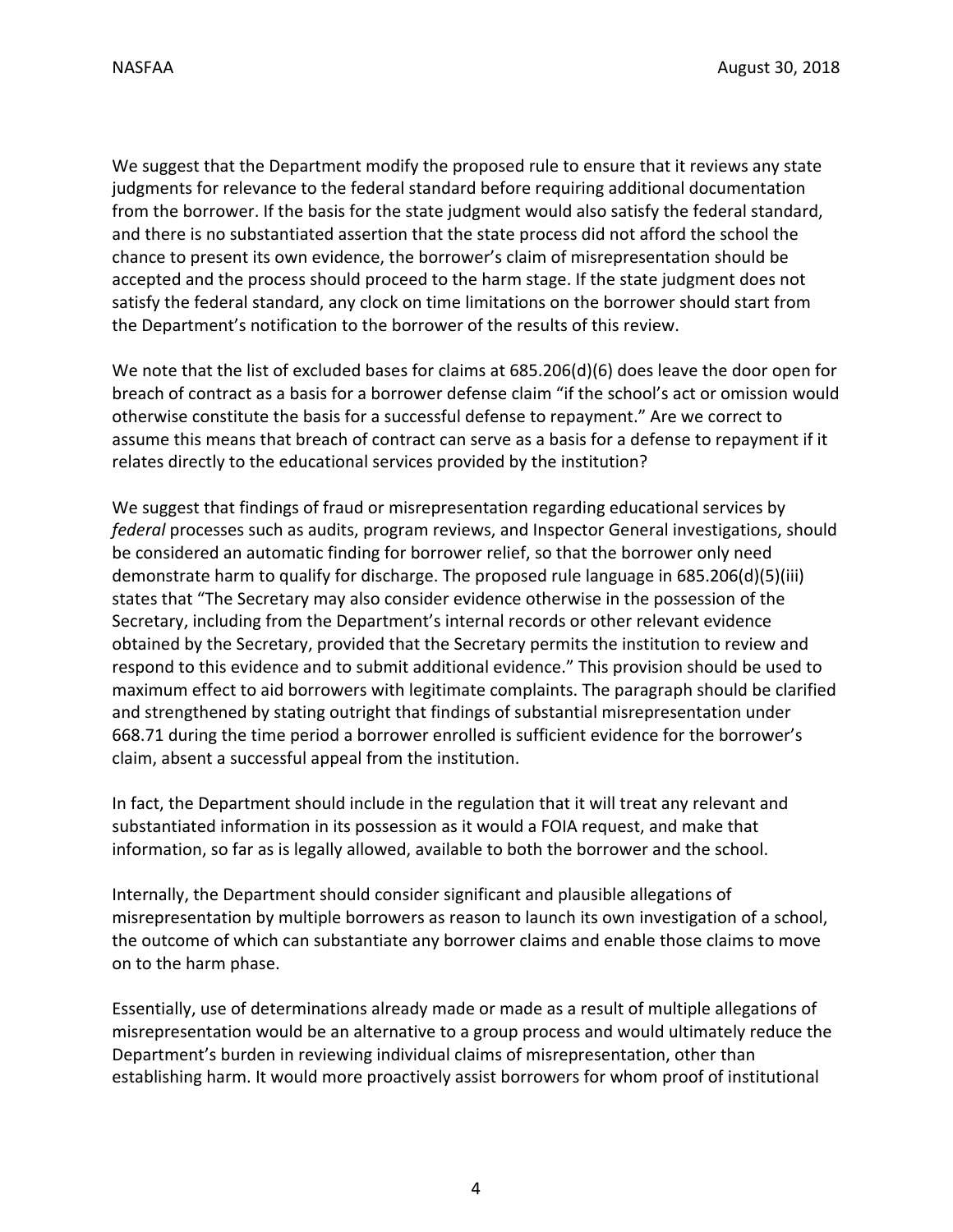intent in making misrepresentations could be a barrier to justice, should the Department not remove intent in the final rule.

We encourage the Department to ensure the final rule language does not preclude the Department from establishing group processes if it finds a reasonable basis for reducing burden to the borrower or expediting claims, without curtailing due process for schools.

## **Definition of "Borrower"**

Under proposed 685.206(d)(1)(i), "borrower" includes the student on whose behalf a parent borrowed. Please explain this provision further. Can the parent him or herself raise a defense to repayment? For a parent loan, must the student raise the defense?

### **Financial Harm to the Borrower**

The requirement that the borrower be harmed in order to qualify for relief should be sufficient to prevent frivolous claims and abuse even if the Department has to adjudicate some claims that are questionable. An efficient process should be able to reject early on most claims based on unacceptable reasons, especially those enumerated in the proposed regulatory language under 685.206(d)(6).

Language explaining what may not be considered causes or indications of harm under 685.206(d)(5)(v) is helpful to understanding the requirement.

Harm is not entirely quantifiable in most cases, other than for significant differences between advertised and actual institutional charges. Trying to grade or quantify degrees of harm present too many pitfalls and cannot assure accurate accounting for a borrower's loss of time and opportunity. Further, harm resulting from misrepresentation is likely to accumulate over time: harm does not cease to accrue to a borrower upon filing a claim. Thus, the borrower should not have to demonstrate a certain amount of harm; if a borrower's claim of misrepresentation is substantiated and there is resultant harm, full relief should be granted unless the harm can be shown to be of a limited and obviously quantifiable nature (such as significant differences in institutional charges, as noted above). The proposed rule at 685.206(d)(3)(v) should be changed to reflect that approach.

We also wonder why, in  $685.206(d)(5)(v)$ , the last sentence of the introductory text states "Evidence of financial harm includes the following circumstances:" rather than "Evidence of financial harm includes, *but is not limited to,* the following circumstances:"? The list that follows in subclauses (A) through (D) may not be the only circumstances that demonstrate harm. We believe the list should not be restrictive.

Also, subclause (C) in that list is "the borrower's inability to secure employment in the field of study for which the institution expressly guaranteed employment." We believe the borrower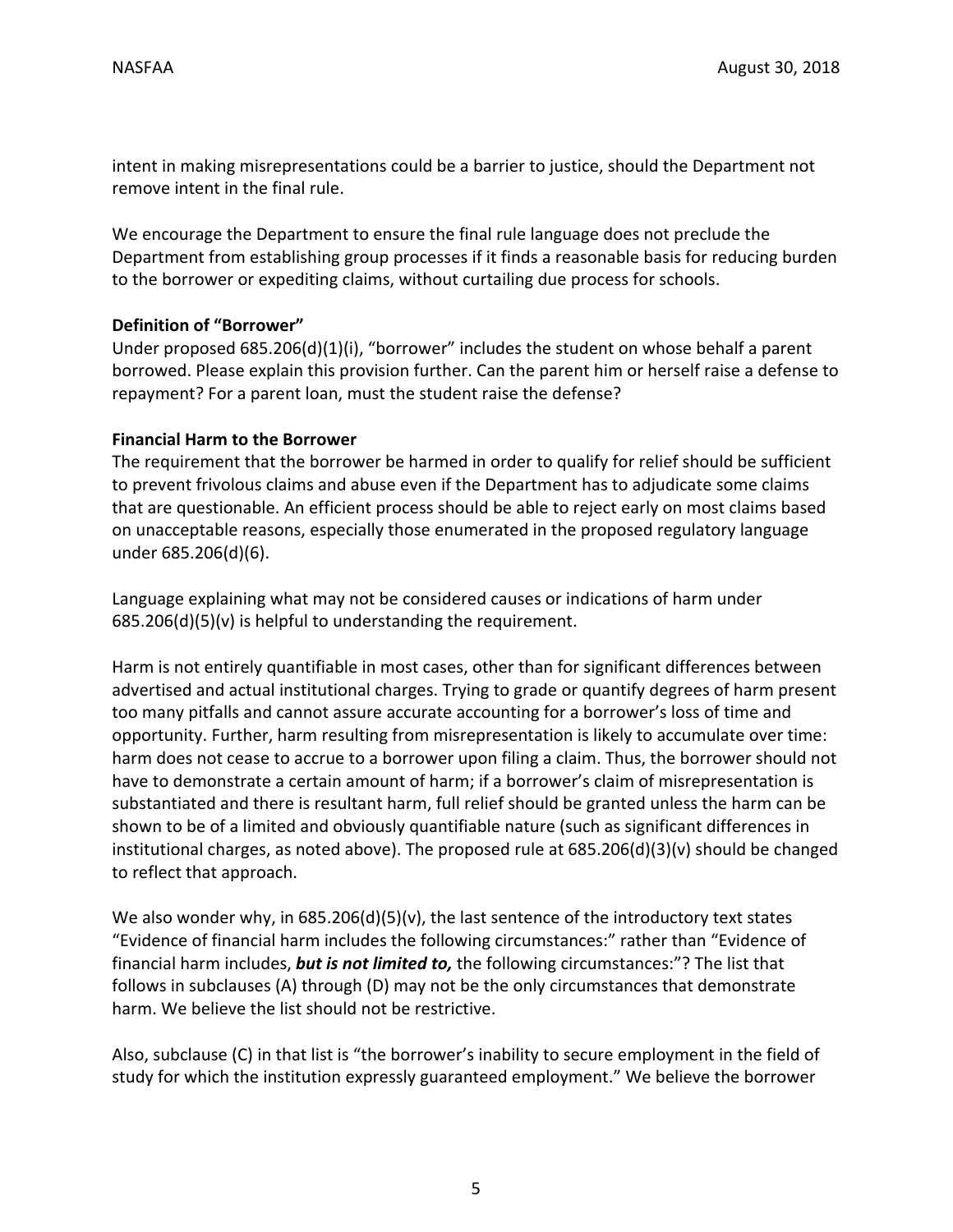should be able to expect an ability to secure *full‐time* employment in the field of study.

We agree with the statement in  $685.206(d)(v)$  that "Financial harm is such monetary loss that is not predominantly due to intervening local, regional, or national economic or labor market conditions as demonstrated by evidence before the Secretary or provided to the Secretary by the borrower or the school. Financial harm cannot arise from the borrower's voluntary decision to pursue less than full-time work or not to work, or result from a voluntary change in occupation." While the borrower might have to certify that he or she is not unemployed or employed only part‐time as a result of a personal decision, the borrower should not have to disprove that the other factors are not the cause of harm; that should be up to the school or Department to prove. Also, whether the economic conditions that disallow a finding of harm are local, regional, or national should in some way relate to the institution's claims, if it made any. For example, if the school claimed that its program of study was developed to address the needs or requirements of local industry, only the economic conditions of the local economy should affect determination of harm. If the local economy is unaffected, then any downturns in national conditions should not preclude a finding of harm.

### **Defensive Vs. Affirmative Claims**

NASFAA supports allowing both defensive and affirmative claims, and requiring the same standard of preponderance of evidence for either. It is flatly immoral to impose conditions that require a borrower to default before he or she can assert a borrower defense. After decades of counseling students to avoid default, telling them now to default in order to comply with a bureaucratic process is unworkable.

It is equally unjustifiable to expect a higher standard of proof for affirmative claims. If a borrower fails to meet a higher standard for an affirmative claim, and is then unable to repay, would he still have a right to make a defensive claim under a lower bar of proof? That seems counterproductive and unnecessarily burdensome.

It is, in our view, appropriate to require affirmative claims to be filed within three years of leaving the institution. We would also point out that if, as the Department implies, evidence of misrepresentation is more likely to be available within the first three years after the student leaves school, it makes far more sense to allow affirmative claims; revealing fraud or misrepresentation earlier rather than later helps prevent more students from suffering the same harm if those misrepresentations continue.

We do not agree with the Department's interpretation that the statutory language at 20 USC 1087e(h) does not encompass affirmative claims:

(h) Borrower defenses

Notwithstanding any other provision of State or Federal law, the Secretary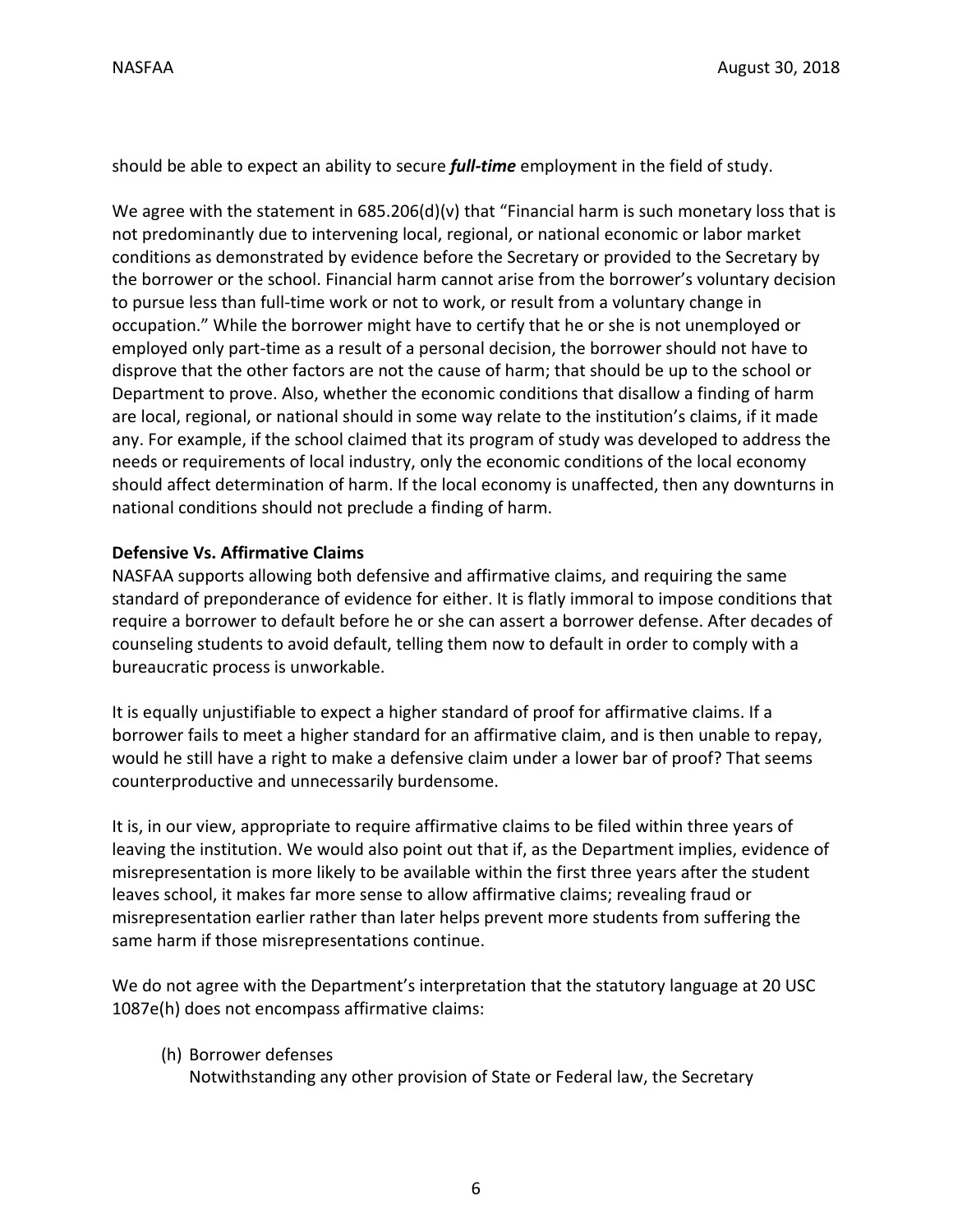shall specify in regulations which acts or omissions of an institution of higher education a borrower may assert as a defense to repayment of a loan made under this part, except that in no event may a borrower recover from the Secretary, in any action arising from or relating to a loan made under this part, an amount in excess of the amount such borrower has repaid on such loan.

There is no exclusionary language here referencing particular types of claims; the term "defense to repayment" does not imply to us that the borrower may only assert a reason for discharge during collection proceedings; and the prohibition against recovering more than the borrower has repaid argues for the interpretation that Congress anticipated a borrower could assert a claim even while in repayment.

We also believe that as a matter of fairness and equity, borrowers of loans first disbursed prior to 7/1/19 should continue to have access to affirmative as well as defensive claims, which the proposed rule does not seem to encompass. This is especially true if a borrower's defense to repayment claim has failed under the current state law standard. As a matter of equity, those borrowers should be permitted to file a claim under the federal standard.

## **Non‐federal Relief**

We appreciate the clear statement in 685.206(d)(12)(iii) of the borrower's right to pursue relief under applicable law for recovery of any portion of a claim exceeding discharged amounts or any other claims arising from unrelated matters. However, (d)(12)(i) is less clear. We believe that, if only partial relief is granted, any amounts granted outside of the federal borrower defense process should first be credited towards loan amounts that are still the borrower's responsibility under the federal process. In other words, a borrower's obligation to repay discharged amounts should be reinstated as a result of non‐federal relief only if full relief had been granted in the federal process, or the non-federal relief exceeds the portion of the borrower's loan remaining due to partial federal relief.

# **Time Limitation [685.206(c)(3) and (d)(13)]**

We agree that restraints on the time the Department has for initiating a liability proceeding against a school should run from the determination of discharge eligibility rather than from the student's last year of attendance. We do not understand why the Department retains the current time limitation for loans made prior to 7/1/19, given that defensive claims can occur well past that time period.

### **Pre‐Dispute Arbitration, Class Action Suits**

The NPRM reverses the November 2016 rule's ban on pre-dispute arbitration and class action waivers. The preamble discussion makes a case to allow *pre‐dispute arbitration*, however we believe the Department should not use such arbitration as a substitute for a borrower's right to a defense to repayment based on misrepresentation, nor should it allow arbitration to run out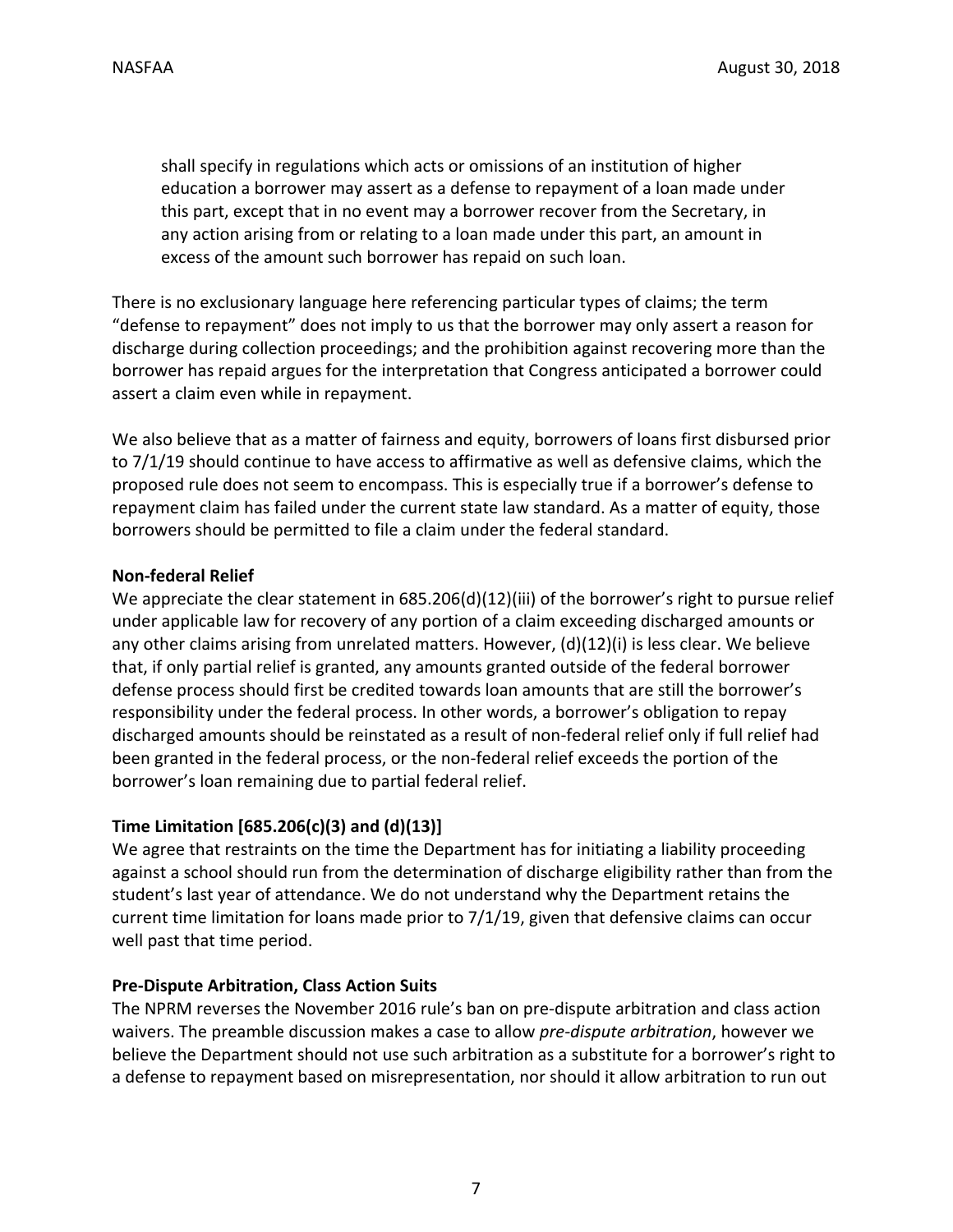the clock on a borrower's time period for filing a discharge claim. Further, if the Department does not ban arbitration agreements outright, it should at least definitively state that no arbitration agreement may abrogate a borrower's right to file a federal defense to repayment claim, and that the borrower may initiate such a claim at any time regardless of the arbitration process.

The preamble does not adequately explain why *class action waivers* should be allowed, and does not reassure us that such a waiver cannot affect a borrower's ability to file a borrower defense claim or to use a class action lawsuit to help support a claim of misrepresentation. For example, a borrower may claim that he was significantly misled by a recruiter's verbal information about job qualifications and placement. That could be a case of the borrower's word against the recruiter's. However, if many students claim to have had similar experiences, it may help to establish a pattern of misrepresentation that lends credence to the borrower's case.

In the preamble, the Department states that, "As part of its adjudication of a defense to repayment, and if the evidence is directly and clearly related to the loan or to the school's provision of education services for which the loan was provided, the Department may also consider as evidence findings of fact by a court of competent jurisdiction or arbitrator, admissions of fact by the school made in a court of competent jurisdiction or arbitration, and court orders." Such evidence may come from arbitration, but there is little chance of it coming as a result of a lawsuit if the Department supports a school's curtailment of legitimate class action. Would class action lawsuits not alert the Department that a pattern of misrepresentation may be present?

At a minimum, any disclosures required of a school regarding arbitration or class action waivers should specify that they do not preclude a student from seeking relief through the federal borrower defenses to repayment provisions. The Department should also consider barring class action waivers if the school has no independent pre‐dispute arbitration process, if it declines to ban them outright.

### **Borrower Responsibility**

The Department states that its "goal is to enable students to make informed decisions prior to college enrollment, rather than to rely on financial remedies after the fact when lost time cannot be recouped and new educational opportunities may be sparse. Postsecondary students are adults who can be reasonably expected to make informed decisions if they have access to relevant and reliable data about program outcomes."

Informed decisions are certainly an important goal, and we should work with students to avoid bad choices that result in lost time and opportunities. Realistically, however, disclosures have limited effectiveness, are already overwhelming in volume and are not well targeted in terms of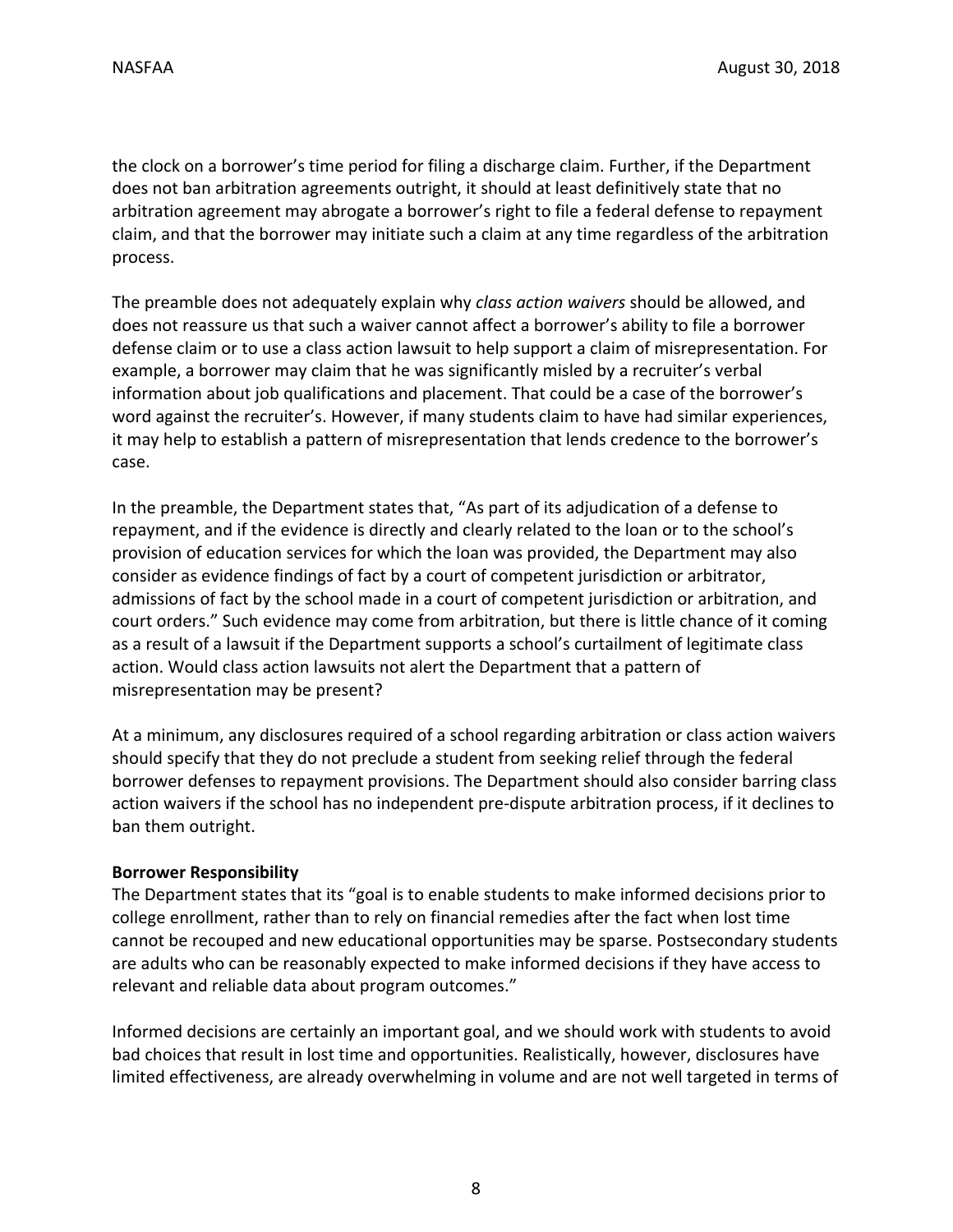timing or importance. The worst victimization takes advantage of students who are not equipped with the experience and resources to fully understand the legal ramifications of these choices, particularly by predatory schools that may be attempting to mislead students. We should not abandon those students to the principle of *caveat emptor*.

The Department points out that "Institutions are prohibited from misleading students by providing false or incomplete information, and remedies should be provided to a student when misrepresentation on the part of an institution causes financial harm to that student. However, students also have a responsibility when enrolling at an institution or taking student loans to be sure they have explored their options carefully and weighed the available information to make an informed choice."

Yes, students need to be responsible in their decisions, but that expectation must be predicated on accurate, accessible, understandable, digestible information provided at appropriate times. NASFAA has consistently supported strong misrepresentation rules. We need to balance real need for student protections with expectations of student responsibility.

The Department further notes that it "has an obligation to enforce the Master Promissory Note, which makes clear that the student is not relieved of his or her repayment obligation if later they regret the choices they made. And while the Department wishes to protect borrowers from misrepresentation and fraud, the Department also wishes to ensure that programs that have not engaged in misrepresentations are not forced to pay unsubstantiated claims that may result in diminished academic offerings or outright closure."

That is a necessary balance. We would add that the Department also needs to examine the effectiveness of its gatekeeping obligations, as well as the nature of its partnership with accrediting agencies and states, to prevent participation in the Title IV programs by academic programs with little in the way of real merit to offer students. An initiative to work with experts in relevant fields to improve approval of career programs and to work with Congress for meaningful gatekeeping parameters for initial program eligibility determinations, would help students more than subsequently looking for ways to withdraw eligibility.

### **Penalty for 100% Discharge**

Concerning 685.206(d)(3)(vi), we are at a loss to understand why a school that is subject to liability for fraud or misrepresentation should have any right to withhold a student's transcript. Even if no credits are transferable, transcripts may help establish admissibility, need for remedial work, satisfaction of prerequisites, or placement at an appropriate level of coursework. A student who has been sufficiently harmed by misrepresentation to obtain 100% borrower relief should not be further harmed by withheld transcripts. Even more perplexing, why would a borrower who suffered 100% harm be penalized for receiving relief when a borrower who ostensibly suffered less harm is not?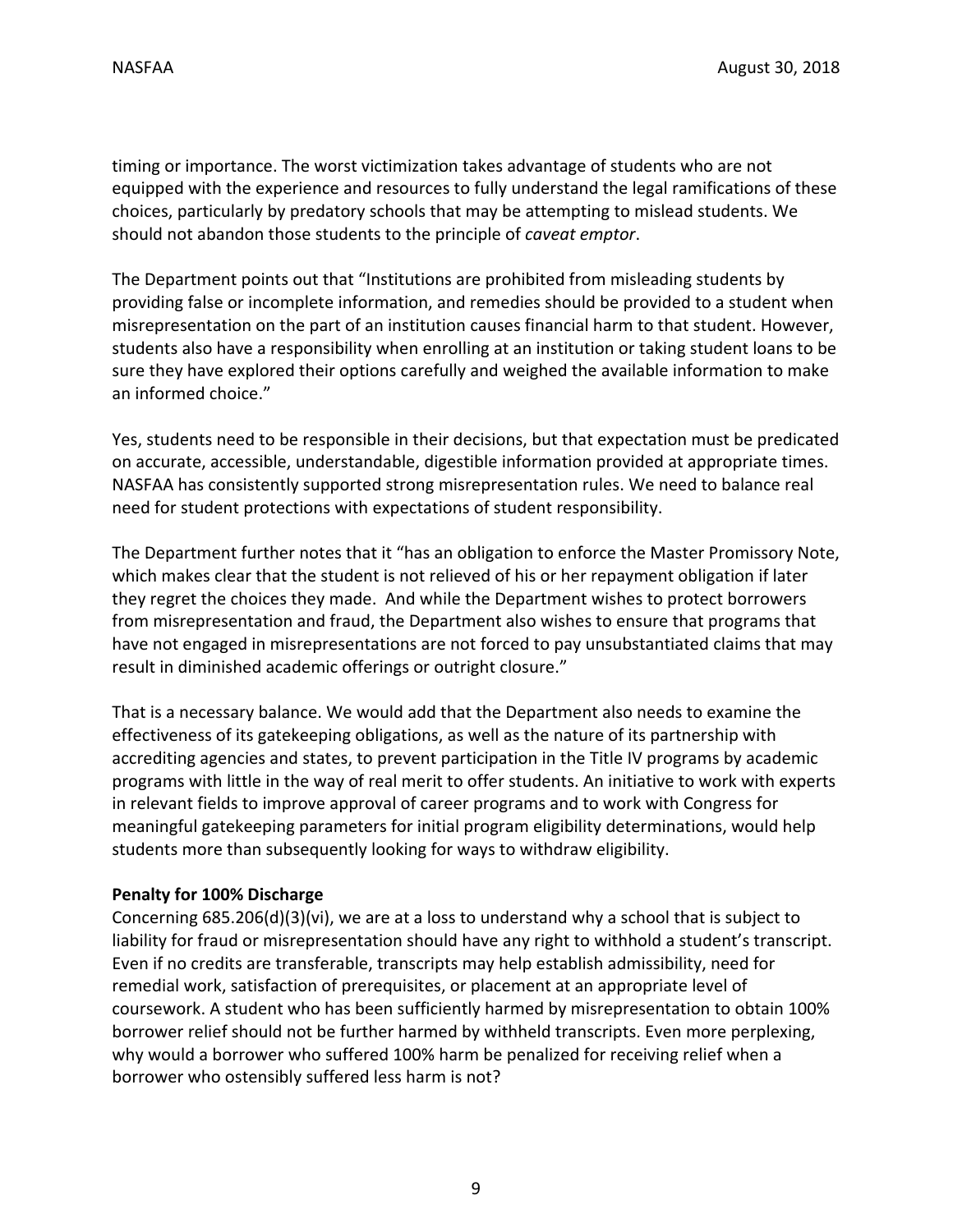Yet more inexplicable, why should a student who borrowed a small loan that covered only part of tuition but got 100% relief be penalized when a student who paid all tuition with a loan but got 75% relief – possibly more in dollars than the student with the small loan – is not penalized? This rule makes no sense at all. The institution lost money because of an action or omission for which it is responsible, but the student most harmed is penalized.

If a school's misrepresentation is demonstrable enough to pass the rigorous proposed federal standard and severe enough to result in a total discharge of the loan, the school should be prohibited from recouping from the borrower any penalty imposed by the Department. Thus, the school should not be able to claim an outstanding charges balance against a former student as a result of reimbursing the loan loss to the Department.

## **False Certification Discharge**

The ability to rely on data and statements provided by a student on the FAFSA is one of the longest‐standing principles underlying the financial aid process. However, it is always caveated by the institution's responsibility to resolve conflicting information or reasons to believe information may be wrong. Further, a school should not be absolved of liability if its representatives encourage students to answer FAFSA questions untruthfully in order to receive federal aid and thereby be able to enroll. Thus, while we agree that a student who submits a false statement on which a school relies should not qualify for a false certification discharge, we suggest including language that provides exceptions when the school had information to the contrary or good reason to believe the statement was incorrect.

### **Closed School Discharge**

While the Department should take into consideration whether an accreditor-approved teachout opportunity was provided, it should also provide an appeal process through which a borrower may demonstrate why he or she was unable to avail him or herself of that opportunity and therefore, should qualify for a closed school discharge For example, the teach‐ out might involve travel or timing constraints that make the teach‐out impractical or unreasonable. Students choose programs not just for their academic content, but for compatibility with job responsibilities, family commitments, personal limitations or disabilities, and other such considerations. When a school closes, the student's educational opportunities may become far more restricted regardless of whether a teach‐out opportunity was available.

We also urge the Department to use group processes and automatic discharges in the absence of teach‐outs. Closed schools must make arrangements for continued recordkeeping and should have no further right to withhold transcripts, regardless of loan discharges.

### **Effect of Discharge on Subsidized Usage Period**

We strongly support recalculation of the subsidized usage period and restoration of subsidies